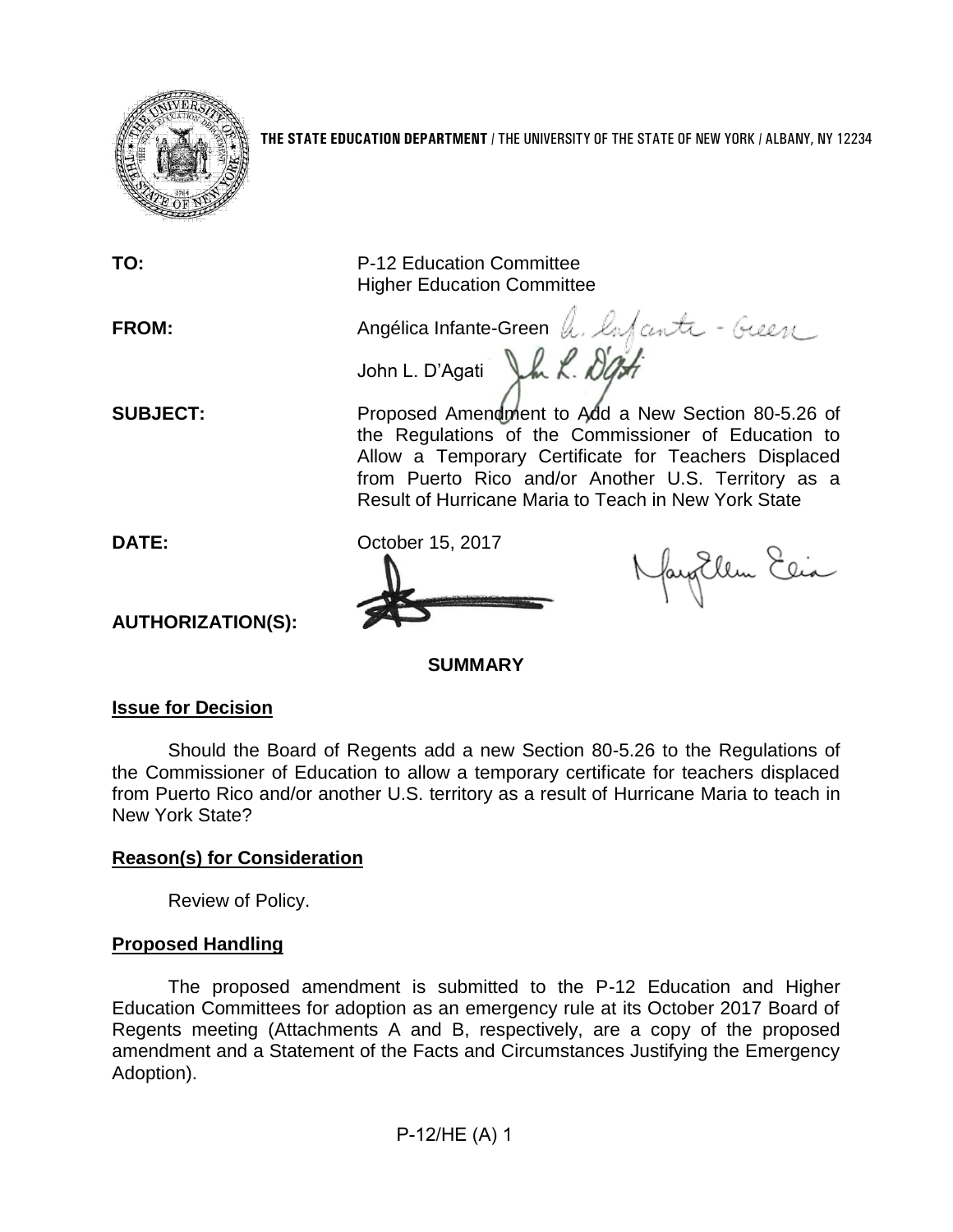## **Procedural History**

A Notice of Proposed Rule Making will be published in the State Register on November 1, 2017. Supporting materials for the proposed amendment are available upon request from the Secretary to the Board of Regents.

### **Background Information**

As a result, of the category 5 Hurricane that made landfall in Puerto Rico on September 20, 2017, we are anticipating an influx of individuals who are certified teachers in Puerto Rico and other U.S. territories affected by Hurricane Maria coming to New York State, and the Department would like to advance a regulation that will allow individuals who are appropriately certified in Puerto Rico or another U.S. territory and who have been affected by and displaced by Hurricane Maria to become certified in New York for a temporary period of time. The Department also anticipates that many children from Puerto Rico and other U.S. territories will come to New York (possibly staying with family who reside in New York) and enroll in New York State public schools and/or BOCES.

The expectation is that many of these students may not be fluent in English, and the Department wants to ensure that there are a sufficient number of certified teachers capable of teaching and supporting these students so that their education can continue over the course of the next several months.

## **Proposed Amendment**

The Department is proposing to add a new Section 80-5.26 to the Regulations to allow for a temporary certificate for teachers who have been displaced from Puerto Rico and/or other U.S. territories as a result of Hurricane Maria to teach in New York if they meet the following requirements:

(1) The candidate holds a certificate or authorization to teach from Puerto Rico or another U.S. territory prior to Hurricane Maria and who, as a result of the Hurricane, has relocated to NY;

> • They must provide satisfactory evidence of such certificate or equivalent authorization, or provide verification of such certificate from the Department of Education of such U.S. territory, or the equivalent thereof, or a notarized attestation that such individual is certified;

(2) They must also provide satisfactory evidence of employment, such as recent pay-stubs or W-2 forms, from a public school in Puerto Rico or another U.S. territory affected by Hurricane Maria in a position that is equivalent to the title and type of certificate sought;

(3) Meet the general requirements for certificates prescribed in Subpart 80-1 (including all workshops and a criminal history check); and

(4) A commitment of employment from a school district or BOCES for one year of employment as a teacher in the area of the certificate sought (including a plan for mentoring from the school district).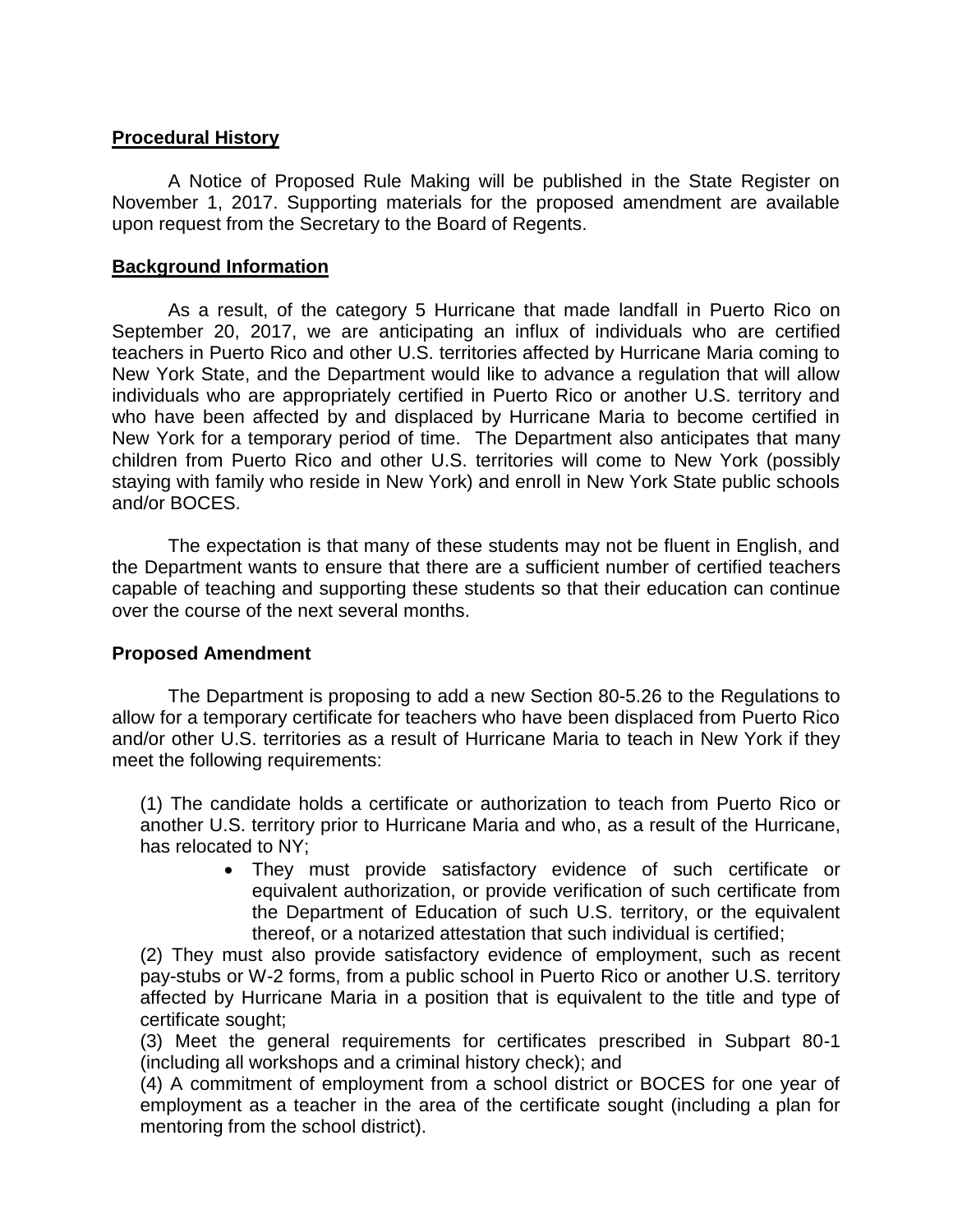The Department recognizes that these candidates may have difficulty obtaining a copy of their certificate and/or proof of employment, therefore, the regulations have allowed for certain alternatives that candidates may use to show proof of certification and employment. However, the Department will be working with the Puerto Rico Department of Education to verify that the candidate has the appropriate certification, to the extent possible, through the Department of Education's online verification system.

This temporary certificate is valid until June 30, 2018 and would allow the teacher to work in a public school or BOCES for the remainder of the 2017-2018 school. This temporary certificate is not renewable.

However, during this time, teachers from Puerto Rico may pursue a New York State initial teaching certificate through the existing reciprocity pathway provided for in Section 80-5.8 of the Commissioner's Regulations, which allows certified teachers from other states or U.S. territories to obtain a New York certification if they have at least three years of experience in a public school in another state or territory and the candidates received ratings of effective or highly effective or the substantial equivalent during each of his/her three most recent years of experience. In addition, these candidates must complete the required workshops and receive fingerprint clearance.

If they do not have three years of teaching experience they may also choose to pursue a conditional initial certificate, as set forth in Section 80-5.17 of the Regulations which requires that candidates meet all requirements for an Initial Certificate (including a passing score on the EAS and any required CSTs). The Conditional Initial certificate allows candidates to work in a school district for one year while they complete the edTPA requirement and gain their Initial Certificate.

#### **Related Regents Items**

Not Applicable.

## **Recommendation**

Department staff recommends that the Board of Regents take the following action:

VOTED: That Section 80-5.26 of the Regulations of the Commissioner of Education be added, as submitted, effective October 17, 2017, as an emergency action upon a finding by the Board of Regents that such action is necessary for the preservation of the general welfare to immediately certify teachers in New York State who were affected and displaced by Hurricane Maria for a temporary period of time.

#### **Timetable for Implementation**

If adopted as an emergency measure at the October meeting, the proposed amendment will become effective on October 17, 2017. Following the 45-day public comment period required under the State Administrative Procedure Act, it is anticipated that the proposed amendment will be adopted by the Board of Regents at its January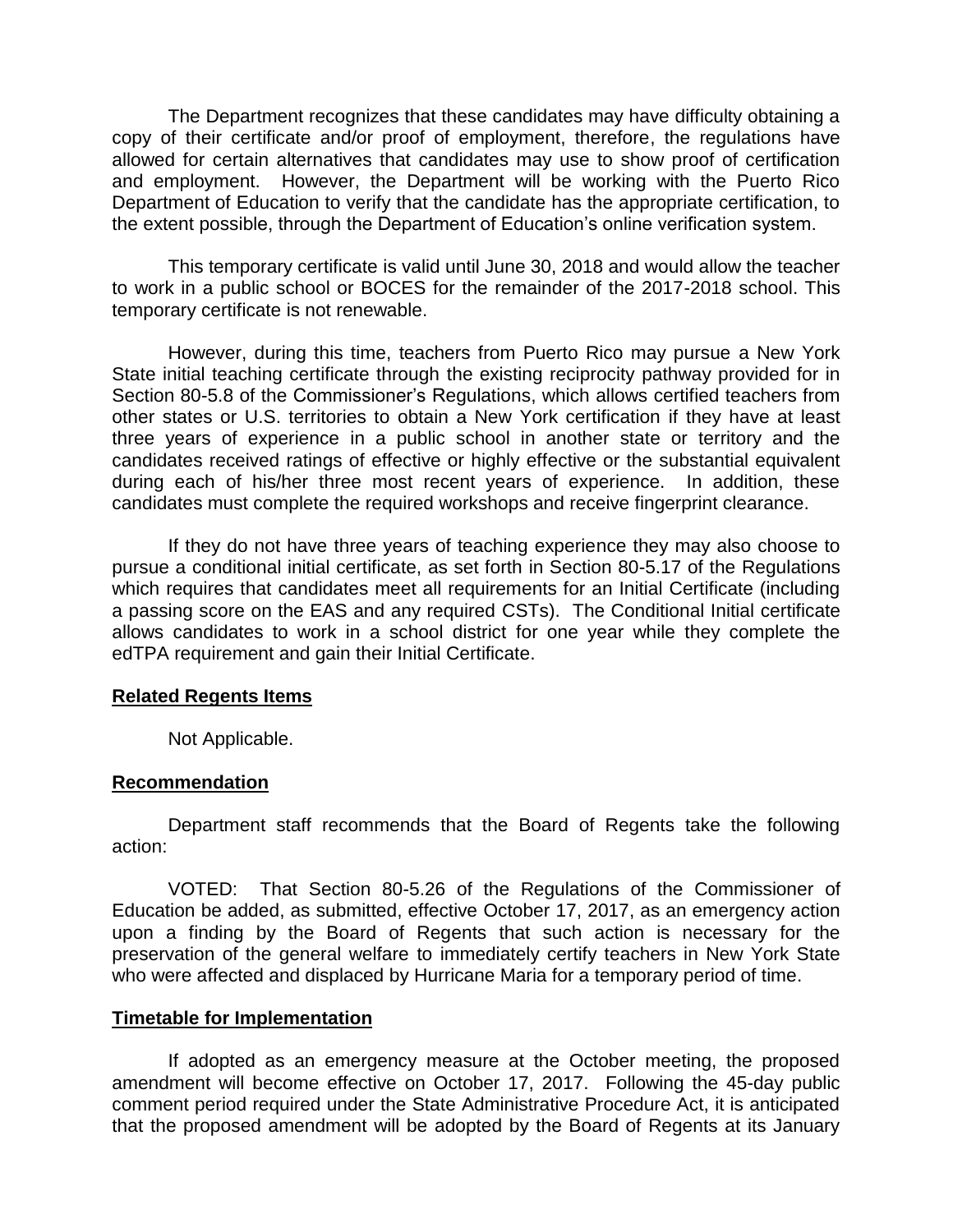2018 meeting. If adopted at the January 2018 meeting, the proposed amendment will become effective on January 25, 2018.

#### **Attachment A**

AMENDMENT TO THE REGULATIONS OF THE COMMISSIONER OF EDUCATION Pursuant to sections 101, 207, 305, 3001, 3004 and 3009 of the Education Law . Add a new section 80-5.26 to the Regulations of the Commissioner of Education, to read as follows:

80-5.26 Temporary "Hurricane Maria" certificate for teachers displaced from Puerto Rico and/or another U.S. territory as a result of Hurricane Maria to teach in New York.

(a) Temporary "Hurricane Maria" hardship certificate to teach in New York. The Commissioner may issue a temporary certificate in the classroom teaching service for teachers who held a certificate or authorization to practice from Puerto Rico or another United States territory prior to Hurricane Maria and who as a result of the hurricane were forced to relocate to New York. The requirements for such certificate are as follows:

(1) (i) The candidate shall hold a valid certificate or equivalent authorization to practice from Puerto Rico or another U.S. territory impacted by Hurricane Maria that is equivalent to the title and type of the certificate sought;

(ii) if the candidate is unable to provide the Department with a copy of such certificate and/or authorization to practice, the candidate shall either:

(a) submit verification of such certificate from the Department of Education of such U.S. territory or the equivalent thereof, in a form and format prescribed by the Commissioner; or

(b) submit a signed and notarized attestation stating that the candidate holds a valid certificate or the equivalent authorization in Puerto Rico or another U.S. territory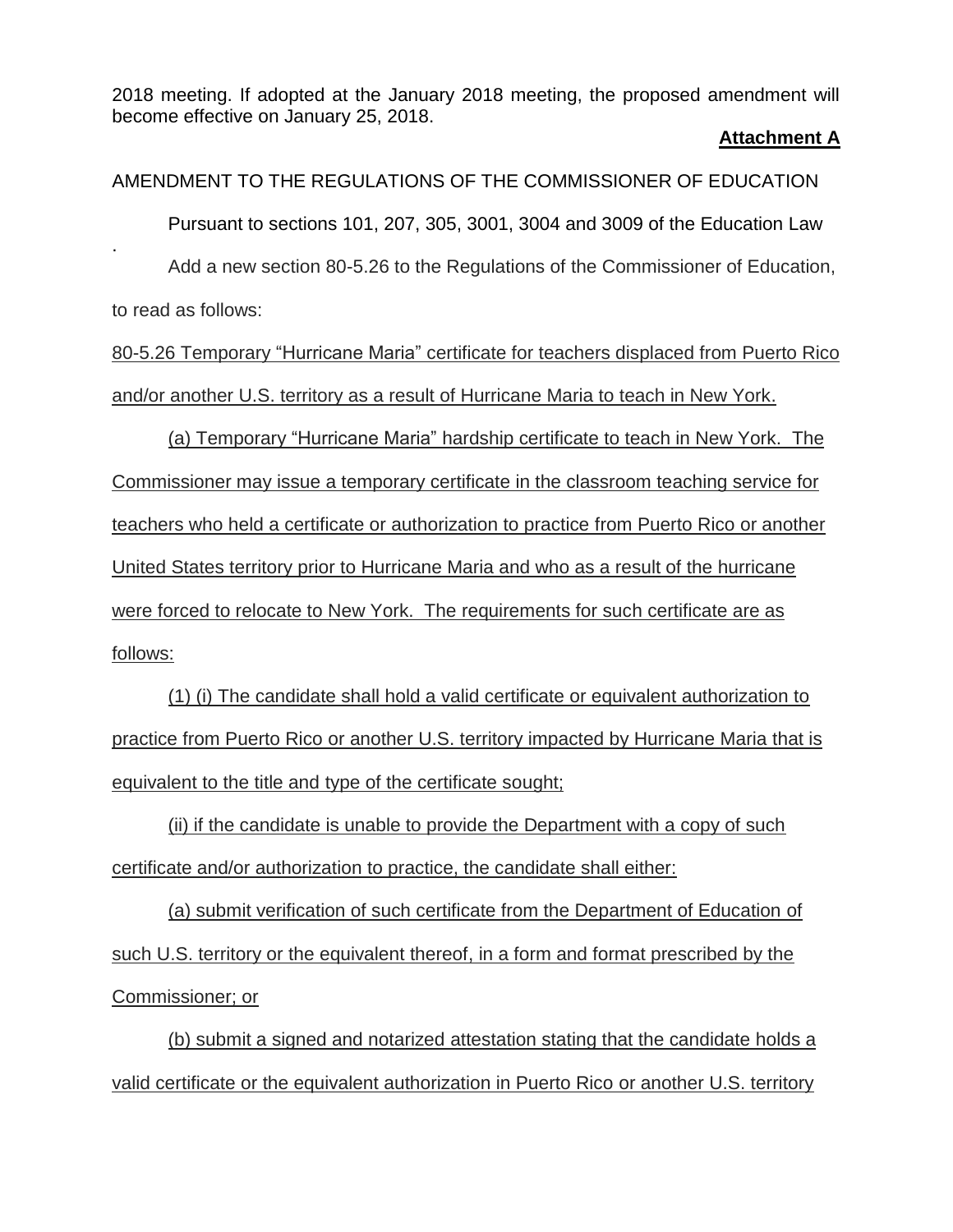that was impacted by Hurricane Maria and as a result of such hurricane he/she is unable to produce written evidence of such certificate.

(2) The candidate shall provide evidence of satisfactory employment in a public school (K-12) in Puerto Rico or another U.S. territory (such as pay-stubs or W-2 forms) impacted by Hurricane Maria in a position that is equivalent to the title and type of the certificate sought. Such experience must be within one year of the stated effective date of this section.

(3) The candidate shall meet the general requirements for certificates prescribed in Subpart 80-1 of this Part, including but not limited to the requirements of section 80- 1.3 relating to citizenship, section 80-1.4 relating to study in child abuse identification and reporting, and school violence prevention and intervention; section 80-1.13 relating to coursework or training in harassment, bullying and discrimination prevention and intervention; and section 80-1.1 relating to a criminal history check.

(4) The candidate shall submit satisfactory evidence of having a commitment of employment from a school district or BOCES for one year or employment as a teacher in the area of the certificate sought, which shall include a plan from the school district for mentoring and appropriate instructional support.

(b) Upon meeting the requirements in subdivision (a) of this section, the Commissioner may issue a nonrenewable temporary hardship certificate that is valid until June 30, 2018.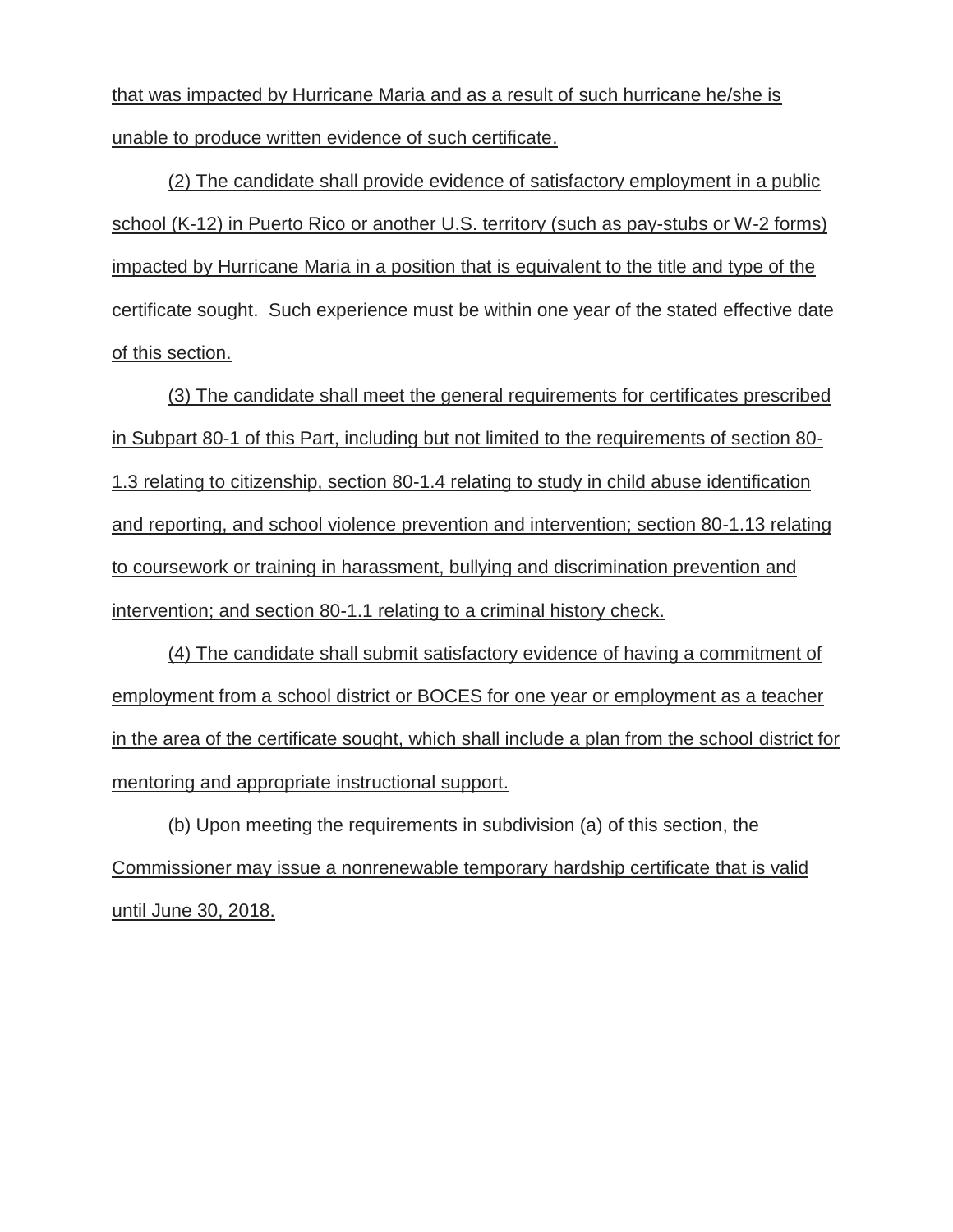# STATEMENT OF FACTS AND CIRCUMSTANCES JUSTIFYING THE EMERGENCY ACTION

On September 20, 2017, Category 5 Hurricane Maria made landfall in Puerto Rico and other U.S. territories and wreaked havoc. As a result of this catastrophic event, many individuals directly affected by Hurricane Maria have been displaced, including children who may come to New York State and enroll in schools.

The expectation is that many of these students may not be fluent in English, and the Department wants to ensure that there are adequate teachers capable of teaching these students. The Department also anticipates an influx of individuals who were certified teachers in Puerto Rico and other U.S. territories coming to New York State as well, and the Department would like to advance a regulation that will allow those certified in Puerto Rico or another U.S. territory who have been affected by and displaced by Hurricane Maria to become certified in New York for a temporary period of time.

At this time, the Department would like to add a new Section 80-5.26 to the Commissioner's Regulations to allow those who hold a teaching certificate in Puerto Rico or another U.S. territory to obtain a nonrenewable temporary hardship certificate that is valid until June 30, 2018 to teach in New York State public school districts and BOCES, provided they meet certain requirements. Because the Board of Regents meets at scheduled intervals, the earliest the proposed amendment could be presented for regular (non-emergency) adoption, after publication in the State Register and expiration of the 45-day public comment period provided for in the State Administrative Procedure Act (SAPA) sections 202(1) and (5), is the January 2018 Regents meeting. Furthermore, pursuant to SAPA section 203(1), the earliest effective date of the